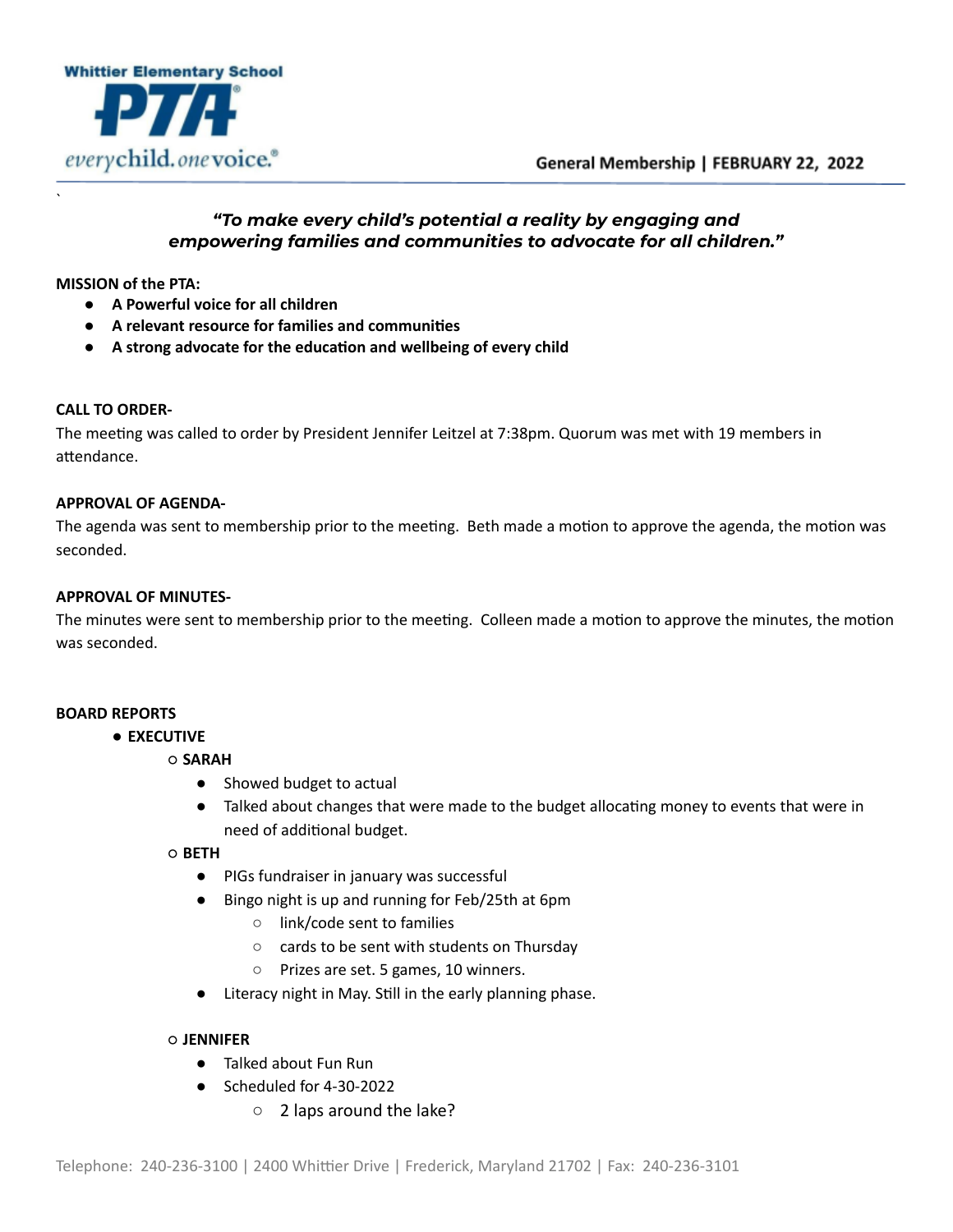

- Shirt
- Sponsors
- Rafle
- Registration Form (Google or SignUp Genius)
- Need to map out the lake
- **CHAIRS**
	- **NATALIE- Membership**
		- 126 members to this date
		- election committee needs to be formed
		- need 3 volunteers to help with the audit of the budget
		- need volunteers for all spring events

## ○ **HEATHER- Spirit Wear**

- stored closed as planned
- PTA made \$1,048 toward 5th grade celebration
- Order should be with us the week of March 21st. We need volunteers for sorting
- We could plan on reopening the store in April.
- **BEA- Hospitality**
	- Coffee bar is ongoing. We need more snacks
	- Taco bar was a great success. Poblano Grill donated chips and salsa. Pizza Blitz cooked all the meat for us.
	- We gave all students a pencil fo 2-22-22
	- There were candy jars given to the teachers on Valentine's Day
	- PTA gave lollipops and maze to all students for Valentine's Day
	- PTA did 2/22/22 t-shirts for all teachers and staff.

# $\circ$  **BRENT-** 5th Grade Celebration

- Committee has 9 members
- Budget now is \$1200
	- Biggest part of the budget will go to the t-shirts
- Need to find dates for
	- Clapout
	- Outdoor (Water day)?
- March restaurant fundraiser will be Pizza Blitz and will go towards 5th grade celebration

### ● **ADMINISTRATION**

### ○ **LORCAN**

- Started by saying he is very aware of how much PTA is working and thanked PTA from teachers staff and students
- Talked about the importance of having a Literacy night given the gaps created by the pandemic
- Discussed security at Independence St.